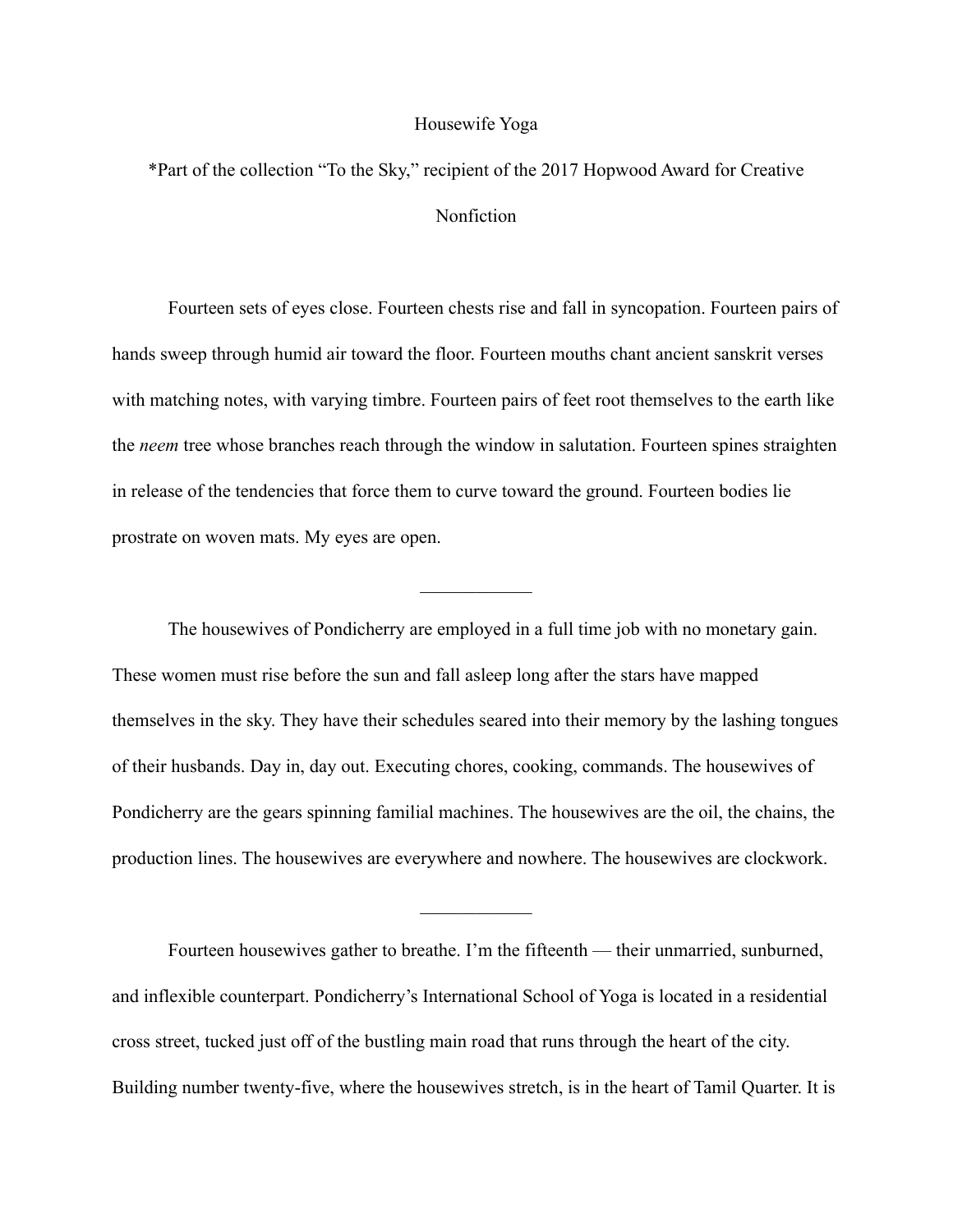the area reserved for Pondicherry's working class. The area where people don't live in excess, the area where people have enough. Every Saturday morning the housewives meet for one hour of yoga. Some use repurposed towels, others woven mats. Some are young, barely older than I. Some are wise, with bags under their eyes. All have dedicated their lives to serving. Except for me, but I am here.

 Doctor Lilatha leads the group. Her mat is placed in front of the open doors of the veranda. Natural light floats into the room through windows, the door, and the brightly colored *kurtas* that the housewives wear. The class begins with gentle stretching. The women effortlessly glide toward their mats. Their muscles obey them. They breathe in unison kissing the air with their delicate exhalations.

——————

 $\frac{1}{2}$ 

 Me, I try with all the strength my body will allow, to hold in the laughter that wants to erupt from deep within me. My skin reeks of whiteness and everyone in the room can smell it. So I don't laugh. But I want to laugh. I want to laugh at the way the tightness of my muscles shakes my body like it's exorcising a demon. I want to laugh at how irrelevant my chest is compared to the women in the room, whose bosoms have fed many mouths and hang toward the floor in down dog. I want to laugh at their local gossip that I can't understand. I want to laugh at the name of the class; housewife yoga. But I don't laugh, because I'm not a housewife. They welcomed me.

——————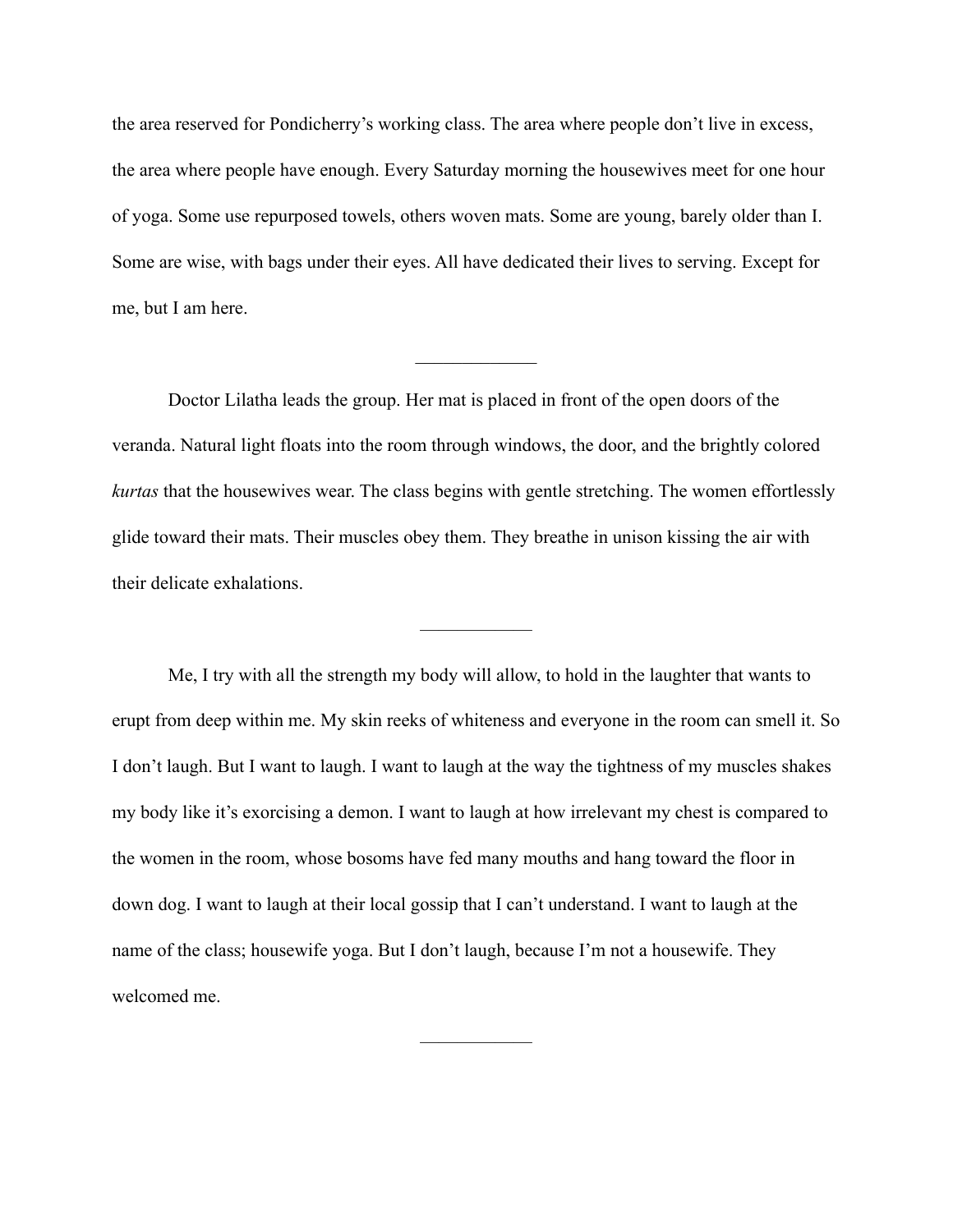Doctor Lilatha begins to chant in sanskrit. The room of Tamil speakers knows every word. The women close their eyes and place their hands over their hearts in reverence. The chant rides the soft morning breeze out the window, past the tree, down the cobblestone road, into the heart of the city. I know this because I watch. I keep my eyes open. I see the passion on the lips that form each word. I see the breeze sweep the words away before they can echo. I see them.

 Doctor Lilatha worries about me. It concerns her that my muscles don't move like those of the fourteen women around the room. She pushes on my back and tries to force it into positions it doesn't know how to hold. The women around me, their backs know. They use breath to ease into postures, to hold them and find comfort. My breath is sharp, it sounds like the rattle of an engine; of a failing engine. These women breathe for me, around me, with me.

 $\frac{1}{2}$ 

——————

 Longer held poses turn into vinyasa flows, into movement. I can flow with these women. My body knows how to move, not the way theirs move, but there's motion. Doctor Lilatha wants to teach me real yoga, not the American kind. She worries that my body can't bend right. Doctor Lilatha told me to come to the housewives class on Saturday morning. She didn't tell me that the women would place their mats around me. That they would hold me with their eyes closed. That they know how to care for other people.

 Fourteen sets of eyes watch their curries simmer on the stove. Fourteen chests rise and fall to fast paced heartbeats. Fourteen pairs of hands wash tin dishes. Fourteen mouths bite tongues while husbands lash out with theirs. Fourteen pairs of feet walk to pick their children up

———————